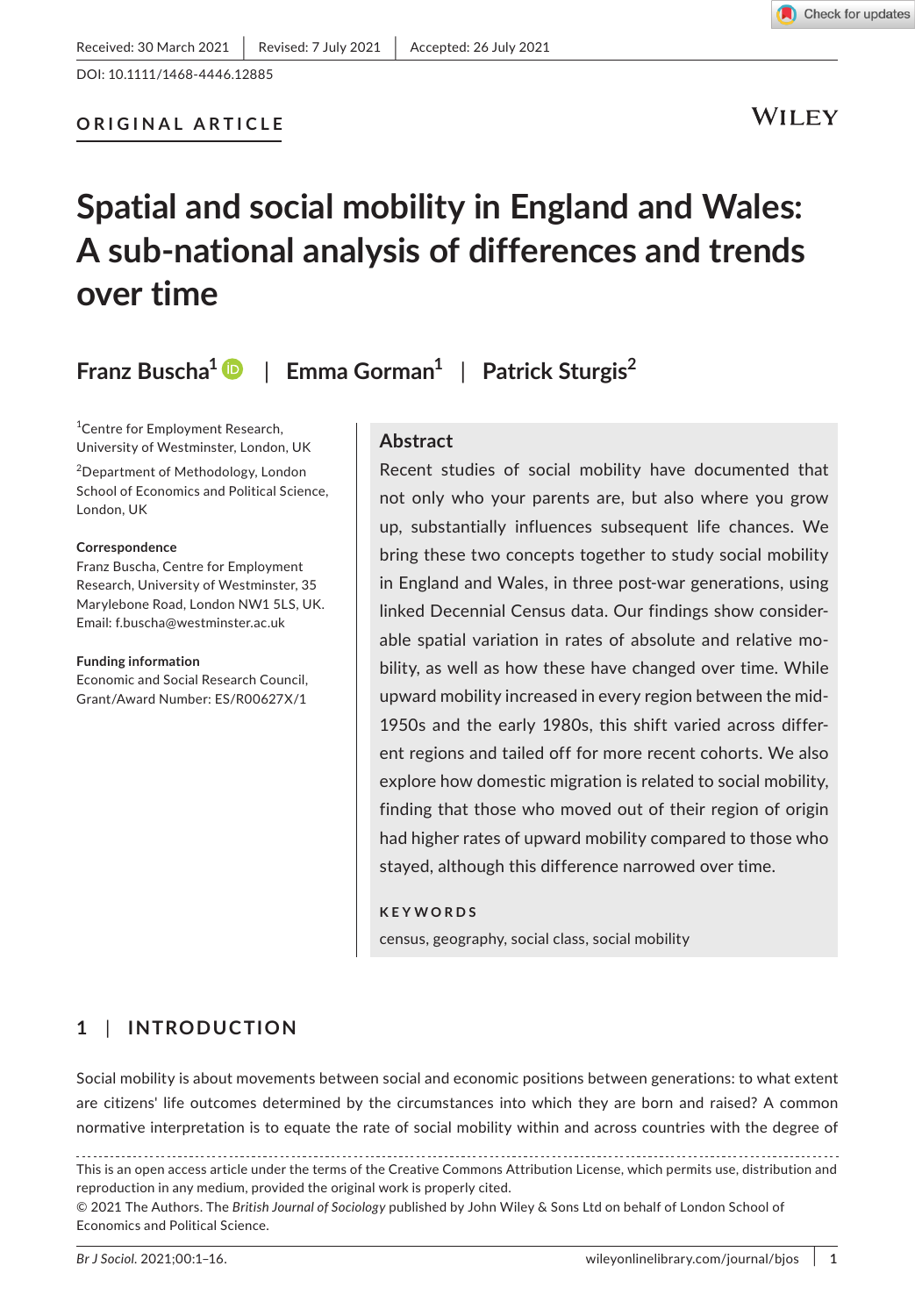"equity," or "fairness," in a society (Swift, 2004). Studies of intergenerational social mobility have accordingly adopted a national-level perspective: is a given society becoming more equal over time, or is social mobility grinding to a halt? (Bukodi & Goldthorpe, 2018). How do different countries compare with one another in terms of changes in social fluidity between generations? (Breen & Müller, 2020; Erikson & Goldthorpe, 1992). This historical and comparative perspective has revealed deep and persistent inequalities in life chances. However, the focus on the national level risks obscuring important variation in patterns and trends in social mobility that derive from more local spatial contexts: the local area you start your life in, and whether you move on from there, may be as important for your chances of upward (or downward) mobility as the country or historical period you were born in.

An emerging literature has begun to document the importance of place in conditioning economic opportunity, using earnings and other economic indicators as measures of social and economic position (Bell et al., 2019; Chetty et al., 2014; Corak, 2019; Deutscher & Mazumder, 2020; Heidrich, 2017). Less attention has thus far been paid to the relationship between *geographic mobility and social mobility*. Better understanding the spatial dimension of social mobility, therefore, seems key to developing and implementing policies designed to equalize life chances (UK Government, 2017).

This paper addresses this evidence gap by bringing together these two concepts—social mobility and spatial mobility—using fifty years of post-war linked census data. England and Wales represent a suitable context for examining sub-national social mobility due to the long history of national-level social mobility studies, stretching back to the early 1950s (Glass, 1954; Goldthorpe et al., 1980). Additionally, living standards have long been highly differentiated by region in England and Wales, a pattern which has become more entrenched in recent decades with the decline of traditional industries such as mining and manufacturing in the North of England and in Wales. These geographic divisions in economic performance and labor market conditions motivate several questions: Do social mobility chances differ across regions in England and Wales? Has regional variation changed across cohorts? Are rates of upward mobility different for people who move out of their region of origin compared to those who stay? It seems self-evident that these sub-national questions are important: even if a society is becoming more fluid at the national level, such overall figures are of little relevance to lived experiences of people born into areas with rates of social mobility that are notably different from the national average. While these questions hint at the key matter of causality, it is important to be clear at the outset that our empirical approach affords only descriptive inference; our study design provides no feasible strategy for identifying a *causal* effect of migration on social mobility outcomes. Nonetheless, a descriptive understanding of this relationship is of interest in its own right, as well as being a necessary pre-cursor for more causally focused analyses, insofar as this might be possible using alternative study designs and analytical approaches in future studies.

# **2** | **RELATED LITERATURE**

While recent public debate has often uncritically cast the UK as a distinctly "immobile" society, with low and declining equality of opportunity over time, the academic literature paints a rather more mixed and nuanced picture. Evidence from the birth cohort studies suggests a small increase in the correlation between earnings of parents and children for the cohorts born in 1958 and 1970 (Blanden et al., 2004). In a recent study, closely related to the present paper, Bell et al. (2019) use the LS data to estimate rates of social mobility in terms of social status, occupational average wage, education, and home ownership, finding either no change or slight increases over time in fluidity across the first three measures—but markedly reduced upward mobility for home ownership. These findings align with other studies using occupational measures of social class and status, which have found either static, or increasing social mobility over the middle and later decades of the twentieth century (Bukodi et al., 2015; Buscha & Sturgis, 2018; Lambert et al., 2007).

An important dimension to debates about social mobility is geography, as concerns about "left-behind" towns and cities are now a persistent feature on the UK policy debate. For instance, the 2019 Social Mobility Barometer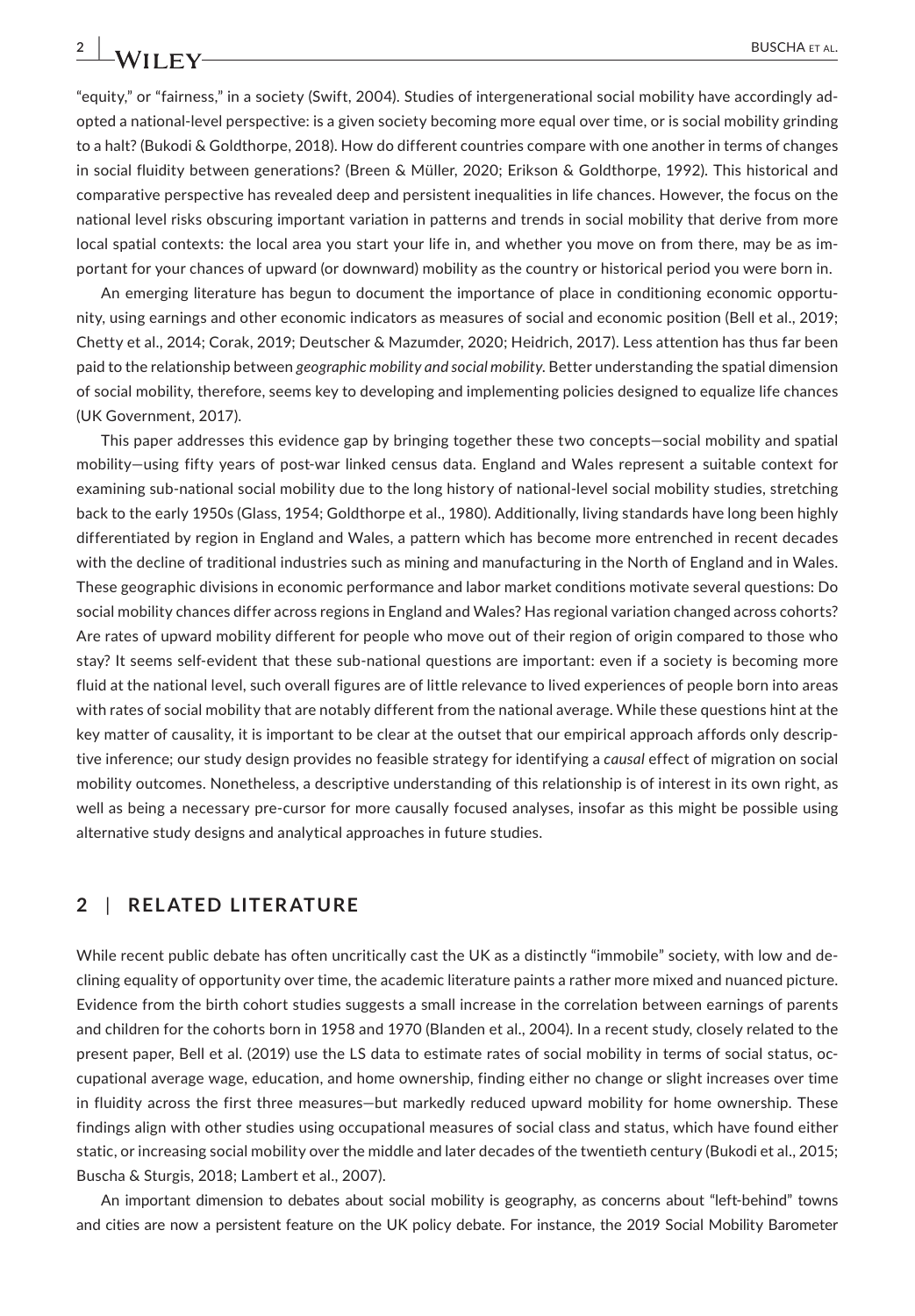estimated that only 31% of people in the North East of England—an area with historically low economic growth and high unemployment—think that there are good opportunities for them to make progress in life, compared with 74% of people in the more prosperous South East of England, and 78% in London (Social Mobility Commission, 2020). Recognizing the importance of place in conditioning life chances, scholars have recently started to investigate the role of sub-national geographies in conditioning rates of social mobility. Examples include studies in Australia (Deutscher & Mazumder, 2020), Canada (Corak, 2019), Sweden (Heidrich, 2017), and the United States (Chetty et al., 2014) which use large administrative datasets of income and tax records to estimate social mobility rates at the small area level. In the UK, Bell et al. (2019) study mobility in imputed earnings by occupation, social status, higher education, and homeownership in England and Wales. These studies have consistently found notable sub-national heterogeneity in rates of social mobility across a range of life outcomes. We add to this growing literature by analyzing the regional patterning in *social class* mobility in England and Wales, at the level of Government Office Regions and Local Authority Districts.

An interest in how the link between socio-economic *origins* and destinations might be conditioned by locality is not new (Fox, 1985; Savage, 1988). Indeed, geographers long ago demonstrated that regional migration is associated with substantial differences in upward *intra*-generational occupational mobility (Fielding, 1997; Gordon et al., 2015; Van Ham et al., 2012). Less is known, however, about how rates of *inter*-generational mobility differ between those who stayed in the area they grew up in and those who made "long-range" moves to different regions. One hypothesis is that internal migration to large urban centers acts as a so-called "escalator effect," enhancing the chances of occupational advancement for those who move to major conurbations (Champion et al., 2014; Fielding, 1997). Others have noted the importance of neighborhoods in fostering the conditions that facilitate or inhibit upward mobility trajectories for disadvantaged groups (Chetty & Hendren, 2018). With internal migration rates of between 51.8% in 1971 to 1981, declining to 41.0% in 2001 to 2011 (Shuttleworth et al., 2019), domestic migration is a potentially important dimension of spatially differentiated approaches to social mobility.

## **3** | **DATA AND MEASURES**

## **3.1** | **Data**

We use the Office for National Statistics Longitudinal Study (LS), a 1% sample of decennial Censuses of the population of England and Wales spanning 1971 to 2011, linked to administrative data on births, deaths, and cancer registrations (Shelton et al., 2019). The original LS sample was selected from the 1971 Census by identifying records for all individuals born on four equidistant (undisclosed) dates in the year. The LS has several attractive properties for our purposes here. First, it is the largest nationally representative longitudinal study in the UK, with a sample size of over 500,000 in each Census year and a follow-up duration of 40 years (1971–2011). Second, the LS does not face the problems of high rates of non-response and attrition that characterize sample survey and cohort studies that are typically used in studies of social mobility. Linkage rates for study members between Censuses are high, ranging from a maximum of 91.3% between 1971 and 1981 to a minimum of 87.7% between 2001 and 2011. Third, the LS includes people living in communal establishments, such as older adults and students, who are typically omitted from household surveys. Finally, the LS includes the census records of the individuals who were enumerated in the study member's household. This means the contemporaneous occupations of the parents of study members can be identified directly.

#### **3.2** | **Measures and definitions**

We use the National Statistics Socio-economic Classification (NS-SEC) measure of social class. The NS-SEC was created to measure social class position via occupations, recognizing that employment relations and conditions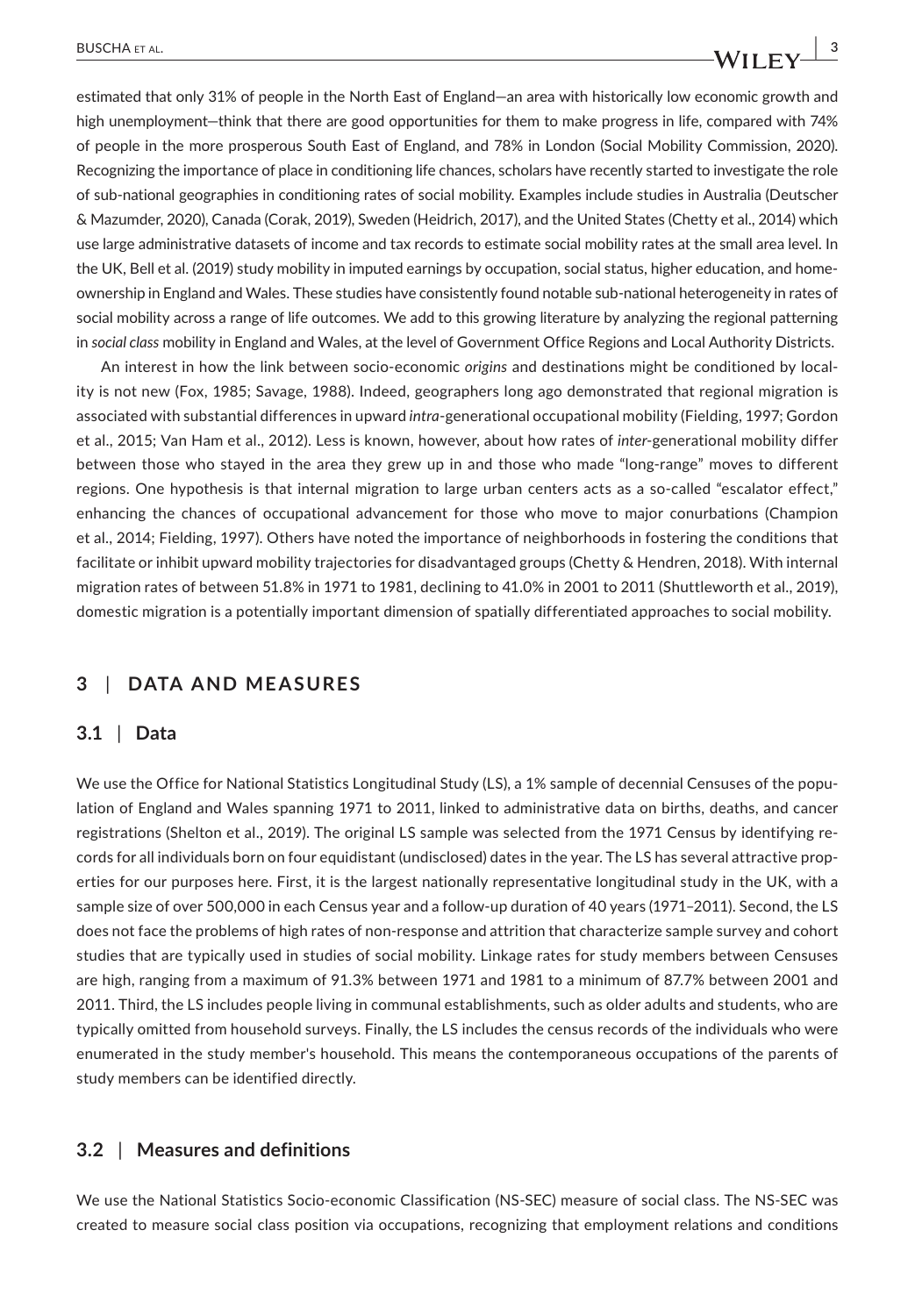are central in demarcating the structure of socio-economic positions in modern societies (Rose et al., 2005). The NS-SEC measures an individual's social class position by capturing the employment relations associated with different types of labor contract. This means that the decline and disappearance of occupations and the emergence of new ones over time can be accommodated via commonalities in the nature of the labor contract. The NS-SEC comprises seven analytical occupational groupings: higher managerial and professional; lower managerial and professional; intermediate (clerical, sales, service); small employers and own-account workers; lower supervisory and technical; semi-routine; and routine. Those who are not currently in employment are asked to record their most recent occupation and this is used to derive their NS-SEC category. Our results are robust to excluding those who are currently not in employment from the analysis. To measure origin social class, we take the highest parental NS-SEC—the so-called "dominance method"<sup>1</sup> (Erikson, 1984).

For sub-national areal units, we use Government Office Regions (GOR), comprising nine regions in England, with Wales forming the tenth. At the lower spatial scale, we use the 1991 Census Local Authority Districts (LAD), comprising 404 LADs during our study period. To account for changes to LAD boundaries over time we use the harmonized geography indicators developed by CeLSIUS, the LS support team.

#### **3.3** | **Sample construction**

We construct a core sample of study members who were aged 8 to 18 years at: the 1971 Census ("cohort 1," born 1953–1963), the 1981 Census ("cohort 2," born 1963–1973), and the 1991 Census ("cohort 3," born 1973–1983). We follow these cohorts across subsequent censuses. We measure their destination social class 20 years later, $^2$  in either the 1991, 2001, or 2011 Censuses, respectively, when the study members were between 28 and 38 years of age. The lower end of the 28–38 age range for observing destination social class is potentially too early in life for some individuals, who have not reached occupational maturity by the age of 28. However, narrowing the age range substantially reduces the sample size available for analysis. We have re-run all analyses using a 30–38 age range and the point estimates remain virtually unchanged. We therefore present results for the 28–38 range here but will make the results for the 30 to 38 range available upon request. Table 1 shows the structure of the data used in the core analyses. For instance, we have 58,465 study members aged 8–18 years with complete data on destination NS-SEC who were enumerated in the 1971 Census and who are also observed at the 1991 Census. The smaller sample size for the 1973–1983 cohort is due to a lower birth rate rather than dropout from the study. Our analysis sample comprises a total of 168,777 observations across the three cohorts.

## **4** | **EMPIRICAL APPROACH**

We report estimates of absolute and relative mobility by region of origin and cohort. We focus on movements from NS-SEC classes 3–7 to classes 1 and 2, rather than movements between adjacent classes, as this type of "long-range"

|                | Origin census |                   | <b>Destination Census year</b> |        |        |
|----------------|---------------|-------------------|--------------------------------|--------|--------|
| Cohort         | year          | <b>Birth year</b> | 1991                           | 2001   | 2011   |
|                | 1971          | 1953-1963         | 58.465                         |        |        |
| $\overline{2}$ | 1981          | 1963-1973         |                                | 62,112 |        |
| 3              | 1991          | 1973-1983         |                                |        | 48,200 |

**TABLE 1** Structure of analytical sample and number of complete cases

*Notes:* Data source is the ONS-LS restricted to study members aged 8–18 years at origin, with non-missing values for region at origin and destination, own NS-SEC, and parental NS-SEC.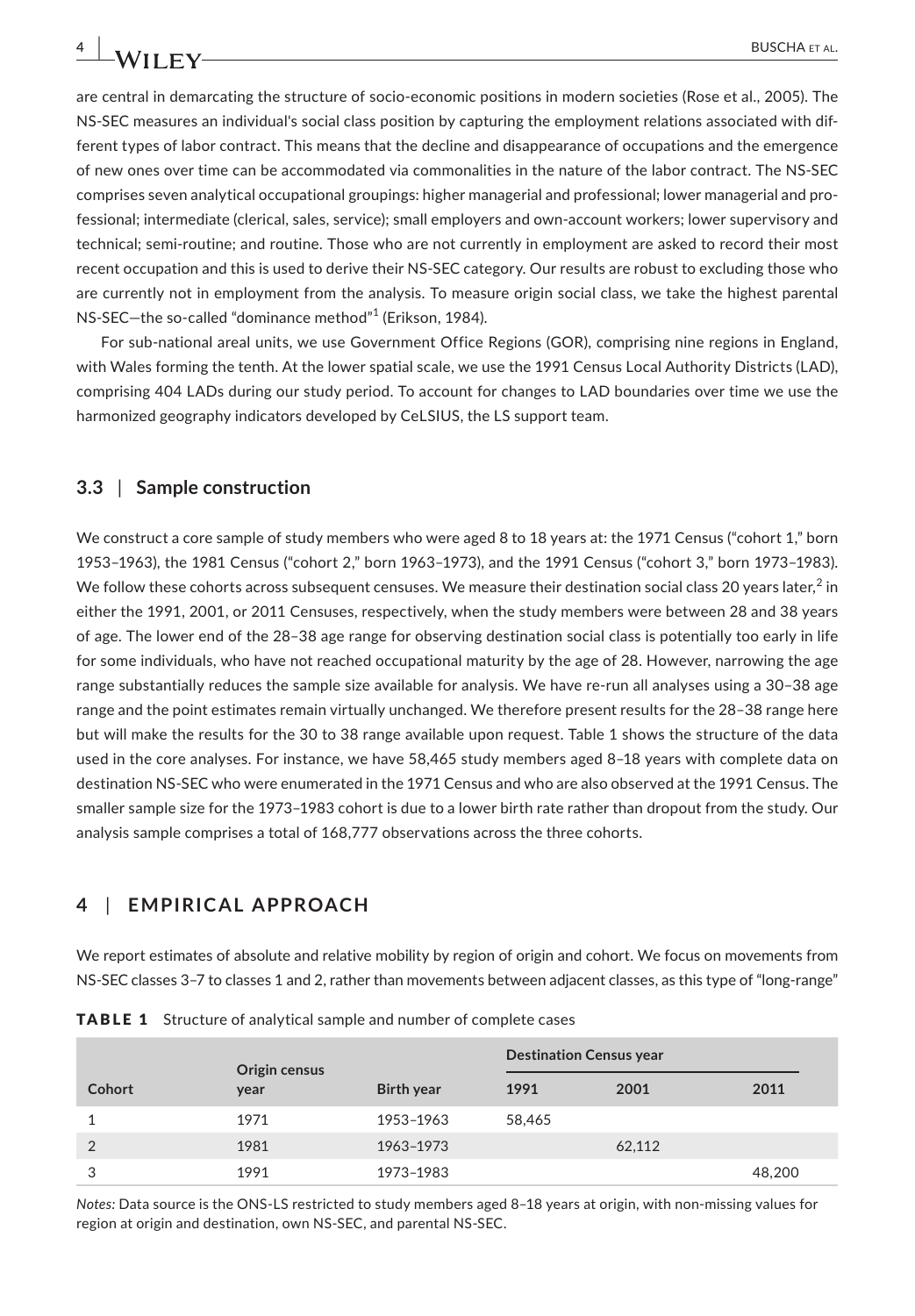mobility is the most relevant form of mobility to public and policy debate. Aggregating classes in this way is common in studies on the intersection between spatial and social mobility (Friedman & Macmillan, 2017; Van Ham et al., 2012), as it serves to increase the precision of estimates which, even with the very large sample size of the LS, are noisy when broken down over seven social class groups by sex and by region, and even more so for LAD-level estimates.

NS-SEC class 4, "self-employed and small employers" does not fit easily into an ordinal ranking of occupations. Recent studies have grouped NS-SEC classes 3, 4, and 5 into one intermediate category, such that "horizontal" movements between groups 3, 4, and 5 do not constitute upward or downward mobility (Bukodi et al., 2015; Buscha & Sturgis, 2018). By including NS-SEC 4 in the "lower" group of our binary categorization we are consistent with these studies by treating NS-SEC 4 as being lower in a rank order of material advantage than classes 1 and 2, with movements between NS-SEC 4 and the adjacent categories treated as "horizontal." An alternative approach is to omit NS-SEC 4, as in Erikson and Goldthorpe (2010), limiting the analysis to employees. These different treatments of the self-employed make little difference to the substantive interpretation of our findings (see Online Appendix, Figure S1).

As is standard in the social class mobility literature, absolute mobility is the unconditional comparison of origin and destination positions. In a cross-classification of origin and destination state, absolute *upward* mobility constitutes the proportion of study members in the upper diagonal of the table—those who moved to a higher destination than their origin. We report relative mobility using odds ratios, computed as the ratio of the odds of being in a high rather than low destination among high origin study members, to the corresponding odds among low origin study members.<sup>3</sup> These odds ratios can be interpreted as the risk of upward mobility into classes 1 or 2 for someone from classes 1 or 2 origin *relative* to someone from classes 3–7 origin. In this way, they adjust for changes in the distribution of occupational social class groupings over time.

We report these absolute and relative mobility rates separately for (1) those who are observed in the same region at both origin and destination (the "stayers"); and (2) those who have moved from their region of origin to a new region (the "movers"). There is a third group, comprising 4% of the sample, who were observed in a particular region at social origin, when aged 8 to 18 years, in a different region at the subsequent census, 10 years later, and then in their original region of origin again in the census 20 years later. We include this group in the "movers" category, although the results are substantively unchanged if they are defined as "stayers." It may of course be important to consider not only mover/stayer status but also the nature of the specific migratory movements. For example, a move from the North East to the North West may have different implications for social mobility than a move from the North East to London. However, given the very large number of possible moves between regions, we focus on a set of specific transitions as a case study of four archetypal groups. These are moves for people whose origin regions are in the North of England or Wales who: (1) remained in the same region in the North or Wales ("stayers"); (2) moved to a different region in the North or Wales ("moved within the North or Wales") 20 years later; (3) moved out of the North or Wales, but not to London ("moved elsewhere") 20 years later; (4) moved to London 20 years later.

We report our core results pooled by sex, but we have also conducted all analyses for men and women separately, with results reported in the Online Appendix. For the most part, the broad trends are similar for men and women, but we note any relevant differences. Because mobility rates using LADs are based on small sample sizes, we pool data across the three cohorts for these analyses.

## **5** | **RESULTS**

## **5.1** | **Absolute mobility**

Consistent with the findings of existing studies of this period, we find a small increase in absolute mobility over the three cohorts (Bukodi & Goldthorpe, 2018; Buscha & Sturgis, 2018). Online Appendix Table A1 reports these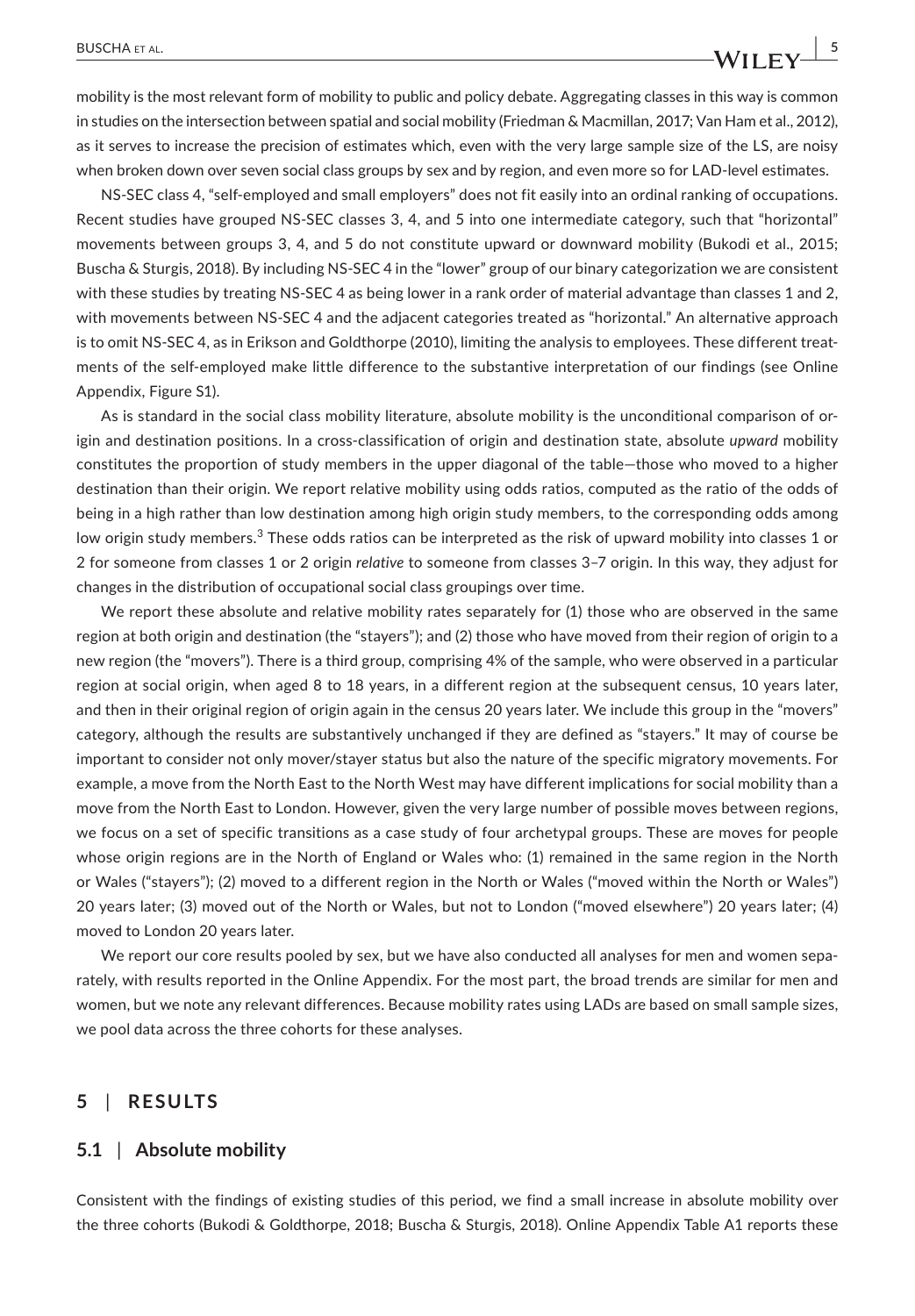

FIGURE 1 Unconditional probability of absolute upward mobility by cohort and region. Data source is the ONS-LS restricted to study members aged 8 to 18 years at origin

national-level mobility figures. The total absolute mobility probability increases from 0.32 for the first cohort, to 0.37 and 0.38 among the second and third cohorts, respectively. $^4$  These total estimates combine a small increase in upward absolute mobility from 0.18 to 0.23 with static downward mobility from 0.14 to 0.15 between the first and last cohorts. Considering men and women separately, the national estimates for total mobility are similar, though women experienced a larger increase in upward mobility than men, and men a larger increase in downward mobility.

Figure 1 shows estimates of upward absolute mobility by region.<sup>5</sup> London has the highest upward mobility for all three cohorts, the opposite of what Friedman and Macillan (2017) found using the UKHLS. This shows the importance of the difference in comparisons according to the region of origin and destination, with Friedman and Macmillan using the latter approach. For the cohorts born between the late 1950s and the early 1980s, there is a clear upward mobility advantage to starting out life in London. For the first cohort, the West Midlands has the next highest upward mobility followed by the North East, Wales, the North West, and Yorkshire and Humberside, which all had similar proportion experiencing upward mobility of around 18%. The lowest levels of upward mobility in the first cohort were in Southern and Eastern regions, where upward mobility was 3 to 4 percentage points lower than in London. All regions experienced similar increases in upward absolute mobility from the first to the second cohort, with smaller increases and more variation in the magnitude of change between the second and third cohorts. The South East, East of England, and Yorkshire and Humberside had the lowest levels of upward mobility for the most recent 1973–1983 cohort, with these regions now having lower levels of upward mobility than the East Midlands and the South West. The West Midlands had the second-highest upward mobility in all three cohorts and, by the 1980s, was only 1 percentage point lower than London. Online Appendix Table S2 reports absolute mobility probabilities separately by sex and does not show any marked differences.

## **5.2** | **Relative mobility**

Table 2 reports three quantities for each region: (1) the transition frequencies between origin and destination social class; (2) the odds of being in the high destination category, for the low and high origin groups separately; (3) and the ratio of these odds. The odds (2) are an alternative measure of absolute mobility, while the odds ratios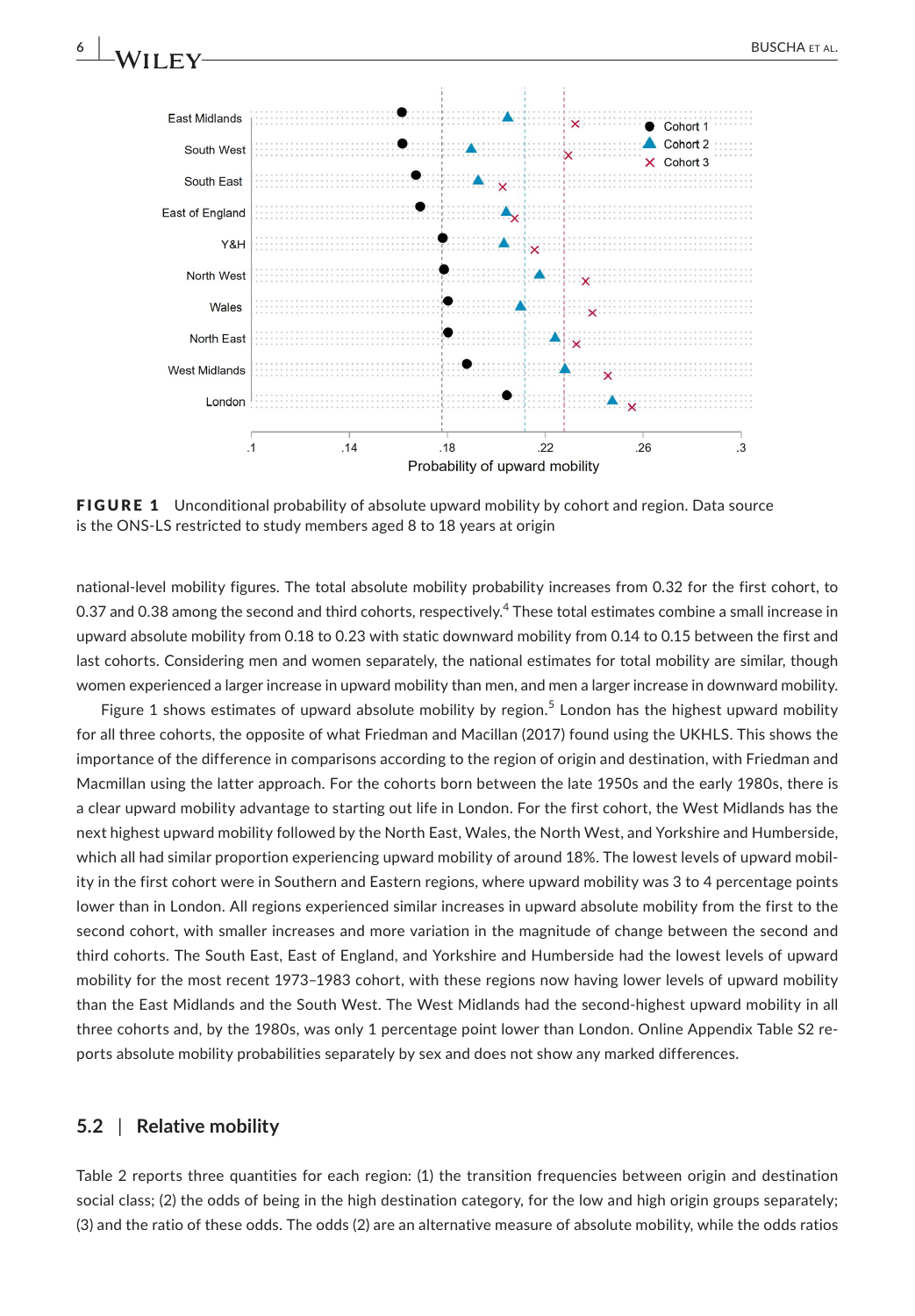|                   |                          | North East  |                 |                                                                                                                                                                                    | North West |                         |         |            | Yorks & Humberside      |         | East Midlands |                |         | West Midlands |                       |                                                                                                                                                                                         |
|-------------------|--------------------------|-------------|-----------------|------------------------------------------------------------------------------------------------------------------------------------------------------------------------------------|------------|-------------------------|---------|------------|-------------------------|---------|---------------|----------------|---------|---------------|-----------------------|-----------------------------------------------------------------------------------------------------------------------------------------------------------------------------------------|
|                   |                          | Destination |                 |                                                                                                                                                                                    |            |                         |         |            |                         |         |               |                |         |               |                       |                                                                                                                                                                                         |
| Cohort            |                          | $0 = 1$ ow  | $1 = h$ igh     | $\widetilde{\mathbb{R}}$<br>Odds/C                                                                                                                                                 | $\circ$    | 1                       | Odds/OR | $\circ$    | 1                       | Odds/OR | $\circ$       | 1              | Odds/OR | $\circ$       | $\blacktriangleright$ | Odds/OR                                                                                                                                                                                 |
| 1                 | $\circ$                  | 2,169       | 631             | 0.29                                                                                                                                                                               | 4,914      | 1579                    | 0.32    | 3,569      | 1,071                   | 0.30    | 2,660         | 742            | 0.28    | 3,769         | 1,234                 | 0.33                                                                                                                                                                                    |
|                   | $\overline{ }$           | 345         | 355             | 1.03                                                                                                                                                                               | 1,150      | 1,196                   | 1.04    | 741        | 633                     | 0.85    | 612           | 583            | 0.95    | 813           | 750                   | 0.92                                                                                                                                                                                    |
|                   |                          |             |                 | 3.54                                                                                                                                                                               |            |                         | 3.24    |            |                         | 2.85    |               |                | 3.42    |               |                       | 2.82                                                                                                                                                                                    |
| $\mathbf{\Omega}$ | $\circ$                  | 1656        | 752             | 0.45                                                                                                                                                                               | 3,912      | 1921                    | 0.49    | 3,194      | 1,340                   | 0.42    | 2,427         | 1,056          | 0.44    | 3,190         | 1577                  | 0.49                                                                                                                                                                                    |
|                   | $\overline{ }$           | 454         | 495             | 1.09                                                                                                                                                                               | 1,358      | 1635                    | 1.20    | 976        | 1,087                   | 1.11    | 792           | 885            | 1.12    | 980           | 1,168                 | 1.19                                                                                                                                                                                    |
|                   |                          |             |                 | 2.40                                                                                                                                                                               |            |                         | 2.45    |            |                         | 2.65    |               |                | 2.57    |               |                       | 2.41                                                                                                                                                                                    |
| S                 | $\circ$                  | 1,048       | 574             | 0.55                                                                                                                                                                               | 2,502      | 1,498                   | 0.60    | 2023       | 1,020                   | 0.50    | 1657          | 961            | 0.58    | 2085          | 1,268                 | 0.61                                                                                                                                                                                    |
|                   | $\overline{ }$           | 345         | 500             | 1.45                                                                                                                                                                               | 909        | 1,426                   | 1.57    | 695        | 992                     | 1.43    | 610           | 910            | 1.49    | 714           | 1,097                 | 1.54                                                                                                                                                                                    |
|                   |                          |             |                 | 2.65                                                                                                                                                                               |            |                         | 2.62    |            |                         | 2.83    |               |                | 2.57    |               |                       | 2.53                                                                                                                                                                                    |
|                   |                          |             | East of England |                                                                                                                                                                                    | London     |                         |         | South East |                         |         | South West    |                |         | Wales         |                       |                                                                                                                                                                                         |
| Origin            |                          | $\circ$     |                 |                                                                                                                                                                                    | $\circ$    | $\mathbf{\overline{1}}$ |         | $\circ$    | $\mathbf{\overline{1}}$ |         | $\circ$       | $\overline{ }$ |         | $\circ$       | 1                     |                                                                                                                                                                                         |
| $\overline{ }$    | $\circ$                  | 2,848       | 937             | 0.33                                                                                                                                                                               | 3,698      | 1509                    | 0.41    | 3,660      | 1,328                   | 0.36    | 2,526         | 764            | 0.30    | 1945          | 603                   | 0.31                                                                                                                                                                                    |
|                   | 1                        | 923         | 838             | 0.91                                                                                                                                                                               | 1,057      | 1,123                   | 1.06    | 1,483      | 1,473                   | 0.99    | 764           | 673            | 0.88    | 402           | 395                   | 0.98                                                                                                                                                                                    |
|                   |                          |             |                 | 2.76                                                                                                                                                                               |            |                         | 2.60    |            |                         | 2.74    |               |                | 2.91    |               |                       | 3.17                                                                                                                                                                                    |
| $\sim$            | $\circ$                  | 2,446       | 1,285           | 0.53                                                                                                                                                                               | 2,593      | 1636                    | 0.63    | 3,339      | 1,790                   | 0.54    | 2,411         | 1,051          | 0.44    | 1723          | 738                   | 0.43                                                                                                                                                                                    |
|                   | $\overline{\phantom{0}}$ | 1,118       | 1,448           | 1.30                                                                                                                                                                               | 979        | 1,405                   | 1.44    | 1731       | 2,433                   | 1.41    | 943           | 1,133          | 1.20    | 522           | 533                   | 1.02                                                                                                                                                                                    |
|                   |                          |             |                 | 2.47                                                                                                                                                                               |            |                         | 2.27    |            |                         | 2.62    |               |                | 2.76    |               |                       | 2.38                                                                                                                                                                                    |
| S                 | $\circ$                  | 1863        | 1,104           | 0.59                                                                                                                                                                               | 1761       | 1,302                   | 0.74    | 2,420      | 1559                    | 0.64    | 1643          | 1,036          | 0.63    | 1,136         | 654                   | 0.58                                                                                                                                                                                    |
|                   | $\overline{\phantom{a}}$ | 911         | 1,443           | 1.58                                                                                                                                                                               | 762        | 1,273                   | 1.67    | 1,374      | 2,344                   | 1.71    | 736           | 1,101          | 1.50    | 374           | 570                   | 1.52                                                                                                                                                                                    |
|                   |                          |             |                 | 2.67                                                                                                                                                                               |            |                         | 2.26    |            |                         | 2.65    |               |                | 2.37    |               |                       | 2.65                                                                                                                                                                                    |
|                   |                          |             |                 | and high origin, and then ratio of these odds (OR). Data source is the ONS-LS restricted to study members aged 8 to 18 years at origin. The bolded numbers are the main statistics |            |                         |         |            |                         |         |               |                |         |               |                       | Notes: This Table reports cross-tabulated frequencies of origin and destination status by region and cohort. It reports the odds of being in a "high" destination category for both low |

<code>TABLE 2 Transition</code> frequencies, odds, and odds ratios of upward social mobility, by region and cohort

TABLE 2 Transition frequencies, odds, and odds ratios of upward social mobility, by region and cohort

and high origin, and then ratio of these odds (OR). Data source is the ONS-LS restricted to<br>of interest, bolding these figures make it easier to compare the numbers across the table. of interest, bolding these figures make it easier to compare the numbers across the table.ž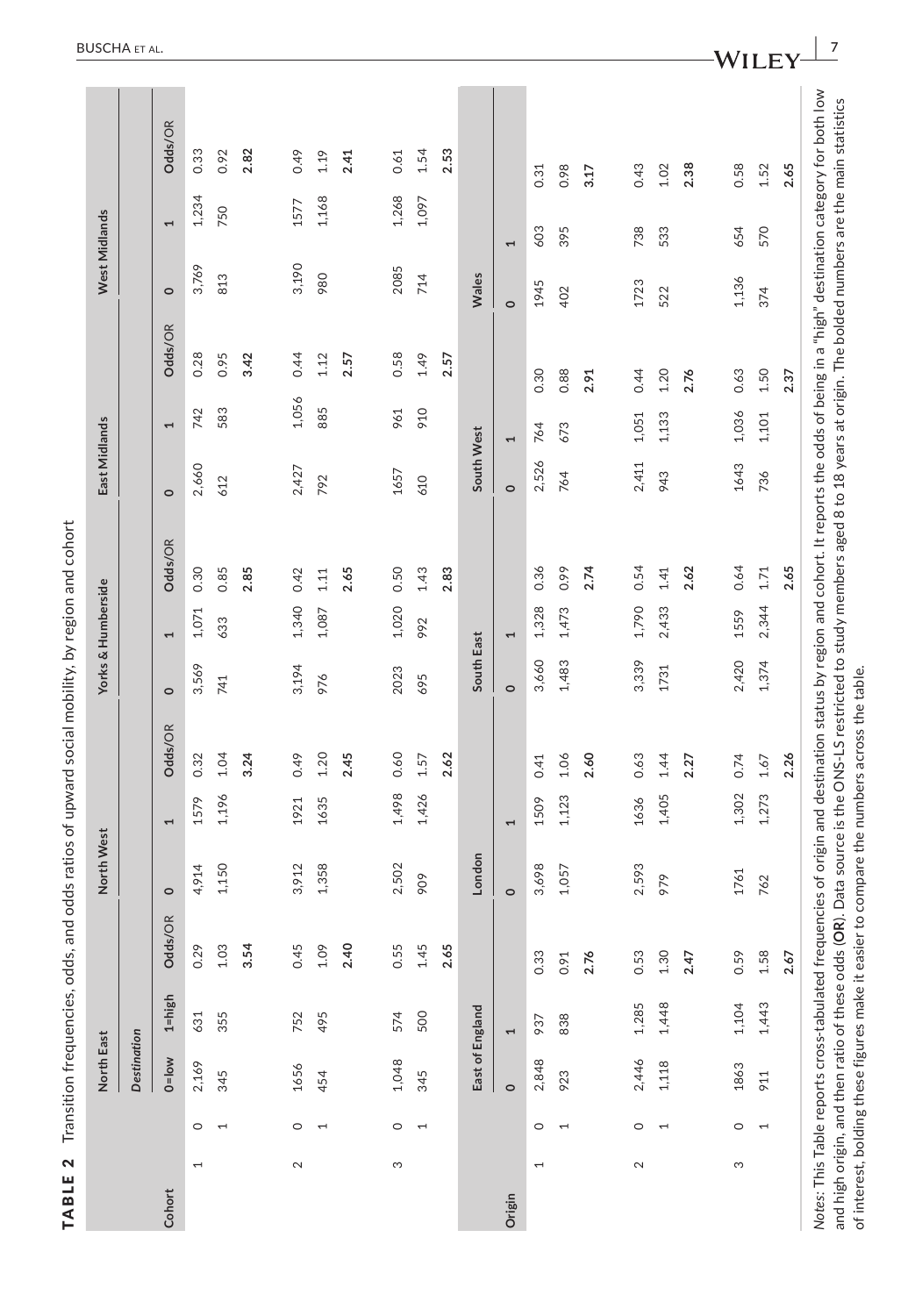(3) denote relative mobility. The lowest level of social fluidity was for the first birth cohort in the North East, with the odds of ending up in a managerial or professional occupation 3.54 times greater for those who started out in classes 1 and 2, compared to an individual from social classes 3 to 7. This contrasts with the 1963–1973 London cohort, which had the lowest odds ratio of 2.27. The 1953–1963 cohort had the lowest rate of social fluidity in every region, with the industrial regions of the Midlands, Wales, and the North having lower relative mobility than London and the South and East of England.

All regions saw an increase in relative mobility between cohorts 1 and 2, with the largest increases in the regions with the lowest baseline fluidity: Wales, the North West, the East Midlands, and the North East. There seems then to have been some degree of "catching-up" and evening out over time, with less variability in relative mobility across regions for the second compared to the first cohort. Between the two later cohorts, all regions bar the South West, which experienced a small additional increase in fluidity, saw either no change (East Midlands, London, South East) or a decline (North East, North West, Yorkshire & Humberside, West Midlands, East of England) in relative mobility. These regional patterns do not show notable differences by sex (see Online Appendix Tables S3 and S4), although they are somewhat more pronounced for men. While there were, then, small increases in absolute and relative mobility in every region between the first and third cohorts, the main picture is of persistent and substantial inequalities. In all regions of England and Wales, children born to managerial and professional parents were at least two and a half times more likely to end up in those occupational groups than children born into NS-SEC groups 3–7.

Next, we consider variation in social mobility at a lower geographical level—the Local Authority District (LAD). We do this by estimating logistic regressions with destination NS-SEC as the outcome and origin NS-SEC as the predictor within each LAD separately, reporting the coefficients from these models as odds ratios. In order to maintain samples of sufficient size, we pool the data across cohorts, although confidence intervals remain wide. Our focus is therefore on presenting the broad pattern across and within LADs rather than on statistical tests of zero difference in the point estimates for specific LADs. In total, our results yield 403 separate relative social mobility estimates, one for each LAD (except for the City of London for which a model could not be estimated due to small cell sizes).

Figure 2 presents box plots of the LAD-level odds-ratio estimates by Government Office Regions. It shows substantial variation in social mobility across England and Wales within regions. The point estimates range from a minimum of 1 to a maximum of 11, meaning there are LADs where the parent-child association is 11 times stronger than in the most socially "fluid" districts. However, the majority of districts fall within a considerably narrower range than this; from the 25th to the 75th percentile, the range of parent–child associations is between 2.2 and 3.2, with the 50th percentile having an odds ratio of 2.7. London has a large number of LADs with high rates of relative mobility compared to other regions. Nonetheless, there are also LADs in London with very low levels of fluidity. A similar pattern is evident in the South West, which has some of the least and the most socially mobile districts in the country. In general, all regions in England and Wales contain districts in the top and bottom 20th percentile nationally, highlighting the significant variation in social mobility evident within regions.

These findings are important when compared to results from Table 2. Table 2 suggests that regional variation in mobility rates exists, but the time element, especially the difference between the first and second cohort (those born in the 1950s compared to those born in the 1960s) also plays a significant role. However, Figure 2 shows that variation in fluidity between LADs within regions which is at least as substantively important. Moving from the 75th percentile LAD to the 25th percentile LAD is associated with a 0.94 point reduction in the odds ratio, a difference which is similar in size to some of the larger declines between cohorts seen in Table 2.

To further illustrate this point, Figure 3 plots the odds ratios for GORs and LADs on a map of England and Wales, pooled over the three time periods. At a regional level, a North-South gradient in social mobility is clearly evident, with London standing out as the most mobile region. However, when disaggregated at the LAD level, we can see that every region (including London) contains areas with both high and low levels of social mobility. Indeed most LADS have a border with a district with a substantially different level of social mobility to its own.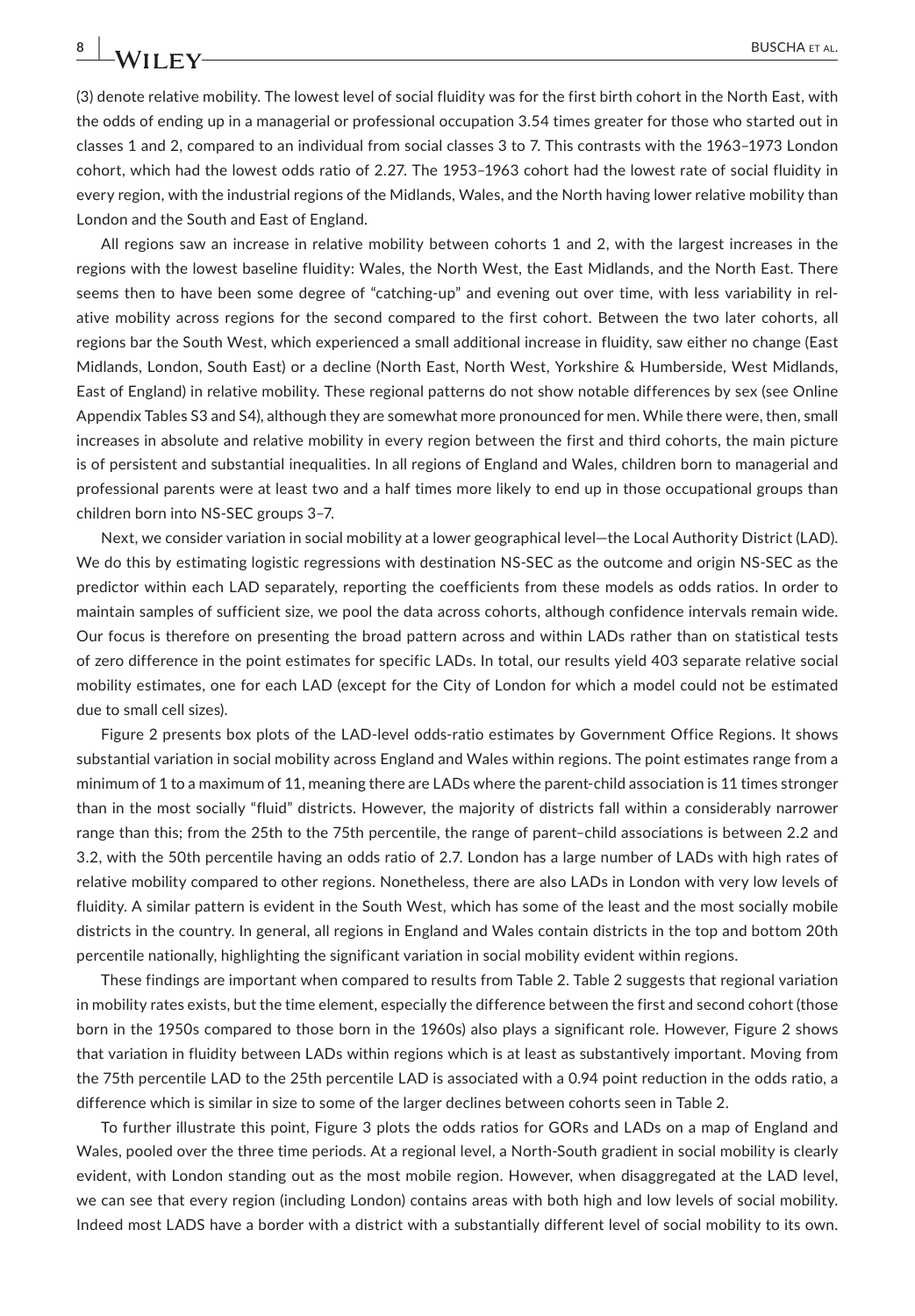

FIGURE 2 Box plot of relative mobility rates by district within regions (pooled over all time periods). Data source is the ONS-LS. The point estimates are odds ratios for each Local Authority District, where a higher value indicates a stronger link between parental status and child status, and therefore lower social mobility. Outliers are rates that are beyond the standard 1.5 x interquartile whisker range. No data for City of London due to small cell sizes



FIGURE 3 Relative mobility map of England and Wales by Government Office Region and Local Authority Districts (pooled over all time periods). Data source is the ONS-LS. No data for City of London due to small cell sizes. Estimates are odds ratios, where a higher value and darker color indicate a stronger link between parental status and child status, and therefore lower social mobility

This suggests that a policy agenda that adopts a regional approach to increasing social mobility, or which focuses even more narrowly on a "North-South divide" risks neglecting substantial pockets of low social mobility in the more affluent regions of the country.<sup>6</sup>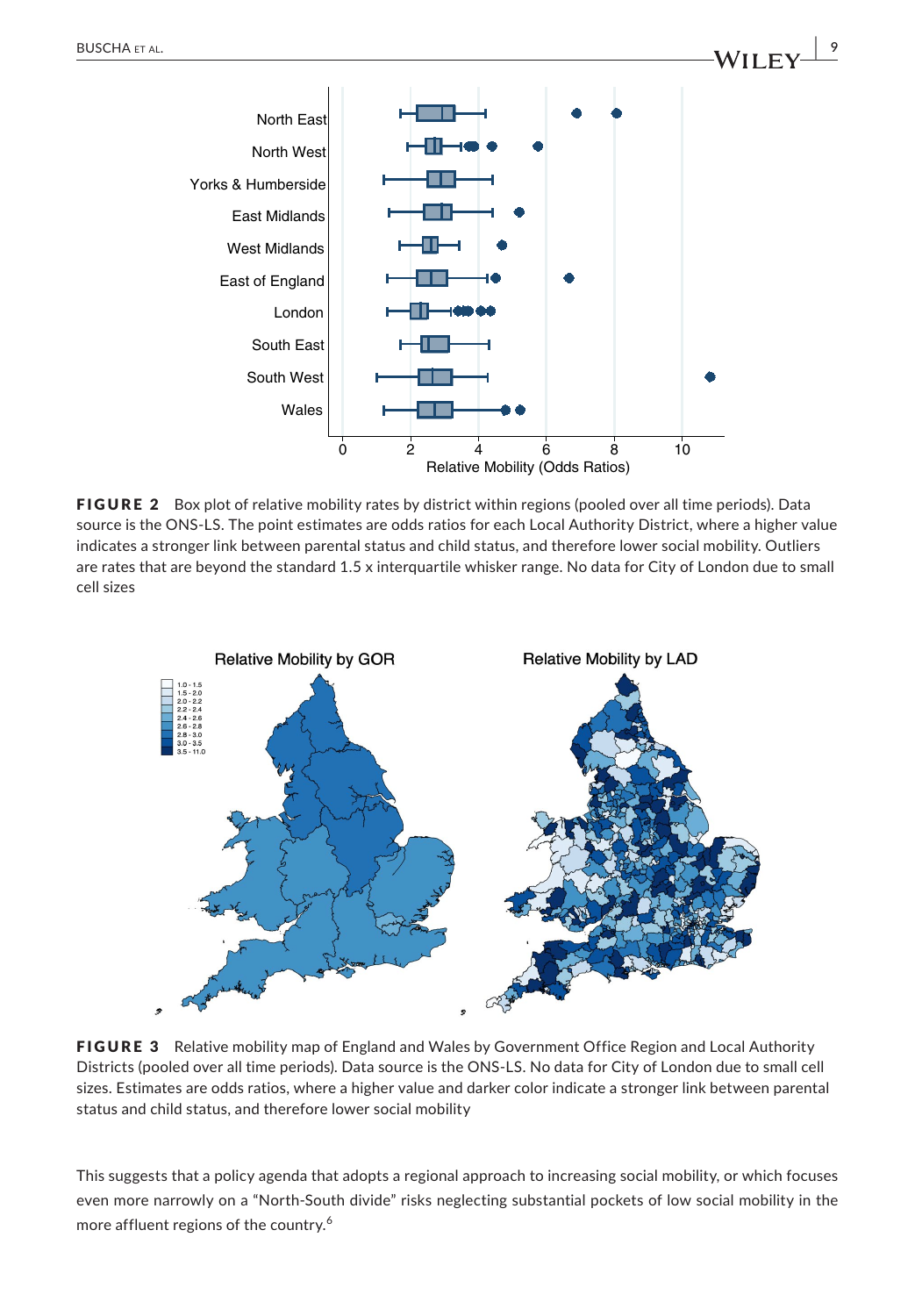## **5.3** | **Spatial and social mobility**

Next, we turn to a description of the distribution of mobility transitions, pooled over the three cohorts.<sup>7</sup> Table 3 reports, for each region, the percentage of people who, between origin and destination: (1) remained in the same region and (2) moved to a different region.<sup>8</sup> 74% of study members remained in the same region between origin and destination, and the remaining 26% moved to a new region.

Table 4 presents absolute (columns 1 and 2), and relative (columns 4 and 5) mobility estimates, separately for "movers" and "stayers." The ratios of these estimates are reported in columns 3 and 6. In eight out of ten regions, movers had higher rates of upward mobility compared to stayers. Movers from the North East, North West, and Wales had the highest absolute mobility rates compared to the stayers in their respective regions, with the mover probability of upward mobility approximately 1.5 times higher than stayers. The two exceptions are London and the South East, where there is no difference in absolute mobility between movers and stayers. One possible reason for this pattern is that the majority of moves out of London are to the South East, and vice versa.

The difference in relative mobility between movers and stayers across regions is more varied. For instance, for Welsh "stayers," the odds of ending up in social classes 1 and 2 are 2.61 times higher for those who originated in classes 1 & 2 compared to those from classes 3 to 7. Among Welsh "movers," the corresponding figure is 1.80, indicating there was less dependence on social origin among the movers than the stayers. Column 6 in Table 4 reports the mover relative mobility odds ratio divided by the stayer relative mobility odds ratio. Note that because larger odds ratios indicate lower relative mobility, a lower ratio now indicates higher relative mobility among movers. For instance, of those who have Wales as their origin region, movers have a relative mobility odds ratio of 1.80, which is 0.69 times the "stayers" odds ratio of 2.61, indicating the movers were more socially mobile. We refer to these "ratios of odds ratios" in Column 6 as "higher-level ratios."

The majority of higher-level ratios are close to or below 1, indicating higher relative mobility for movers, which is broadly in keeping with the findings for absolute mobility. However, the relative mobility odds ratios are more variable than the absolute mobility estimates, and there is no North-South gradient evident in the difference between relative mobility rates between movers and stayers. For example, those who moved out of the North West, Yorkshire & Humberside, or Wales have higher-level ratios below 1, indicating higher relative mobility among movers than stayers. However, movers out of the North East have odds ratios that were 1.24 higher than those who

|                      | Stayed in region | Moved region |         |
|----------------------|------------------|--------------|---------|
| Region of origin     | Row %            | Row %        | N       |
| North East           | 0.78             | 0.22         | 9,324   |
| North West           | 0.79             | 0.21         | 24,000  |
| Yorks, & Humberside  | 0.79             | 0.21         | 17,341  |
| East Midlands        | 0.75             | 0.25         | 13,895  |
| <b>West Midlands</b> | 0.77             | 0.23         | 18,645  |
| East of England      | 0.72             | 0.28         | 17,164  |
| London               | 0.61             | 0.39         | 19,098  |
| South East           | 0.71             | 0.29         | 24,934  |
| South West           | 0.75             | 0.25         | 14,781  |
| Wales                | 0.78             | 0.22         | 9.595   |
| National             | 0.74             | 0.26         | 168,777 |

#### TABLE 3 Migration rates by region of origin

*Notes:* Data source is the ONS-LS restricted to study members aged 8–18 years at origin.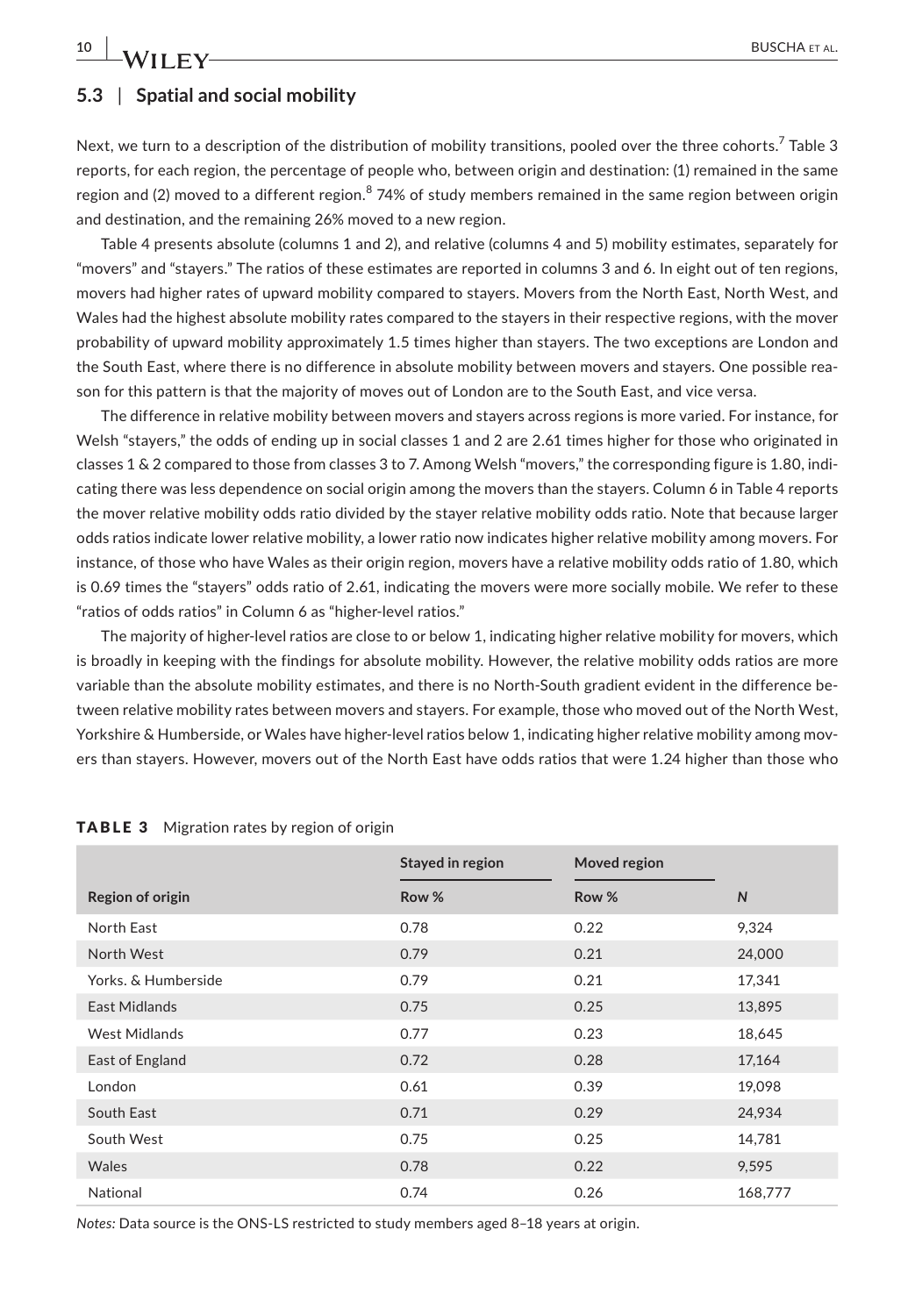stayed, indicating lower relative mobility compared to stayers. Note, however, that the North East has a smaller sample size than other regions for this quantity, so this estimate should be treated with some caution.

Table 4 shows that movers and stayers differed in their social mobility outcomes but it provides no information about *where* people moved from and to because it pools across regional origins and destinations. However, estimating social mobility rates across all possible origin-destination transitions becomes unfeasible due to the small cell sizes for many transitions. Therefore, in Table 5, we consider study members who began their lives in the North of England or Wales and either stayed in this broad region at destination, moved to a different GOR within that broad region, moved to London, or moved to any other region. While somewhat arbitrary in terms of the areas that this approach combines, it is nevertheless based on the "North-South" economic divide that has featured prominently in British political debate for much of the post-war period. Indeed, this economic disparity, and the linked idea that social mobility is worse in the North, was prominent in the 2019 General Election, when the notion of "leveling up" between North and South featured heavily in the Conservative campaign.

Across all cohorts combined, 21% of those who have the North or Wales as their origin region moved from a low origin social class to a high origin social class. This figure is slightly lower for those who remained in the North or Wales (19%), and higher among the three mover groups. Across all cohorts, absolute mobility is highest among movers—whether the move was to another GOR within the North/Wales, to London, or elsewhere—compared with remaining in the North or Wales. In cohorts 1 and 2, absolute mobility was highest among those who moved to London, however for cohort 3, there was a tail-off in the rate of upward mobility for movers to London, with no difference in the probability of upward mobility compared to stayers. The highest level of upward mobility for cohort 3 was among those who moved to a different region within the North or Wales or moved to another region other than London.

Section (b) of Table 5 reports on relative social mobility, using odds ratios, within each geographical transition subgroup. For example, among those who stayed in the North or Wales, the odds of ending up in classes 1 and 2 destination were 2.58 times greater among those with classes 1 and 2 origin status, compared to individuals from classes 3 to 7 origin. Movers had higher rates of relative mobility than stayers, irrespective of the destination, with the highest rate of fluidity observed for movers to London. The "London premium" in social mobility is not evident for all cohorts, as it had disappeared entirely for cohort 3.

# **6** | **DISCUSSION**

An important and growing literature in economics has focused on intergenerational income mobility at the subnational level (Chetty et al., 2014; Corak, 2019; Deutscher & Mazumder, 2020). We have extended this here by considering sub-national intergenerational mobility between social classes. We have also explored the nexus between spatial and social class mobility: do people who make long-range internal migrations have different social mobility experiences compared to people who stay in their region of origin? Our findings reveal a now familiar story of strong dependence of social class position in adulthood on the social class of a person's family in childhood, but now with a strong spatial patterning. At the national level, both absolute and relative mobility increased by a small amount between cohorts born between 1953–1963 and 1973–1983. However, this small overall increase in social mobility was not distributed evenly across regions or generations.

At the sub-national level, regions in the North of England and Wales faced the most pronounced levels of immobility in the first cohort (born 1953–1963), when labor markets in these regions were concentrated in traditional industrial and manufacturing sectors. For the second cohort, born between 1963 and 1973, these regions experienced something of a "catch-up" in absolute and relative mobility, moving closer to the levels observed in the more affluent Southern regions, as occupational structures shifted toward managerial and professional services.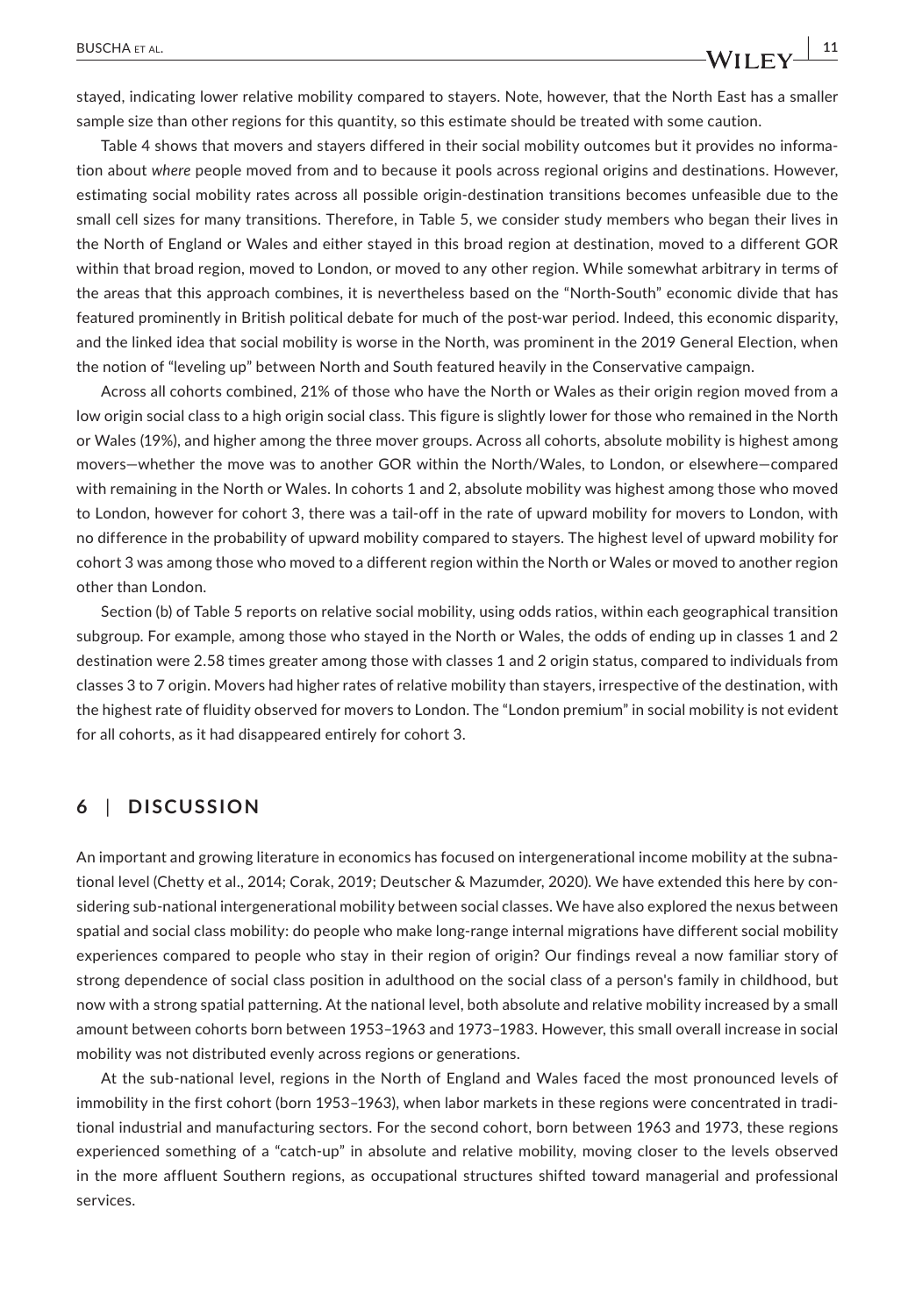| くこう でんこうりょう こまりせい   |
|---------------------|
|                     |
|                     |
|                     |
| 5                   |
|                     |
|                     |
|                     |
|                     |
| )<br>5<br>5         |
|                     |
| $\frac{1}{2}$       |
| $\frac{1}{2}$       |
|                     |
|                     |
|                     |
| ì                   |
|                     |
|                     |
|                     |
|                     |
|                     |
|                     |
|                     |
|                     |
|                     |
|                     |
| Í                   |
|                     |
| י<br>נוב<br>TABLE 4 |
|                     |
|                     |
|                     |
|                     |
|                     |

|                                                                          | Absolute upward mobility |                |                            | Relative mobility |                |                                                                                                                                   |        |           |
|--------------------------------------------------------------------------|--------------------------|----------------|----------------------------|-------------------|----------------|-----------------------------------------------------------------------------------------------------------------------------------|--------|-----------|
|                                                                          | <b>Stayers</b>           | Mover          | Ratio <sub>move/stay</sub> | <b>Stayers</b>    | Mover          | Ratio <sub>move/stay</sub>                                                                                                        |        | $\approx$ |
|                                                                          | Ξ                        | $\overline{2}$ | $\widehat{\mathfrak{S}}$   | $\widehat{H}$     | $\overline{5}$ | $\odot$                                                                                                                           | z      | mover     |
| North East                                                               | 0.19                     | 0.27           | 1.42                       | 2.25              | 2.78           | 1.24                                                                                                                              | 9,324  | 22.4      |
| North West                                                               | 0.20                     | 0.26           | 1.30                       | 2.49              | 2.45           | 0.98                                                                                                                              | 24,000 | 20.8      |
| Yorks. and Humberside                                                    | 0.18                     | 0.25           | 1.39                       | 2.53              | 2.32           | 0.92                                                                                                                              | 17,341 | 21.3      |
| East Midlands                                                            | 0.18                     | 0.25           | 1.39                       | 2.29              | 2.45           | 1.07                                                                                                                              | 13,895 | 25.4      |
| West Midlands                                                            | 0.21                     | 0.26           | 1.24                       | 2.26              | 2.28           | 1.01                                                                                                                              | 18,645 | 23.4      |
| East of England                                                          | 0.19                     | 0.21           | 1.11                       | 2.27              | 2.45           | 1.08                                                                                                                              | 17,164 | 28.3      |
| London                                                                   | 0.23                     | 0.23           | 1.00                       | 2.50              | 2.34           | 0.93                                                                                                                              | 19,098 | 39.4      |
| South East                                                               | 0.19                     | 0.19           | 1.00                       | 2.38              | 2.44           | 1.03                                                                                                                              | 24,934 | 29.1      |
| South West                                                               | 0.18                     | 0.24           | 1.33                       | 2.35              | 2.17           | 0.92                                                                                                                              | 14,781 | 25.4      |
| Wales                                                                    | 0.18                     | 0.29           | 1.61                       | 2.61              | 1.80           | 0.69                                                                                                                              | 9,595  | 22.2      |
| Notes: This table reports absolute and relative<br>8-18 years at origin. |                          |                |                            |                   |                | mobility estimates by region of origin and "mover/stayers" status. The data source is the ONS-LS restricted to study members aged |        |           |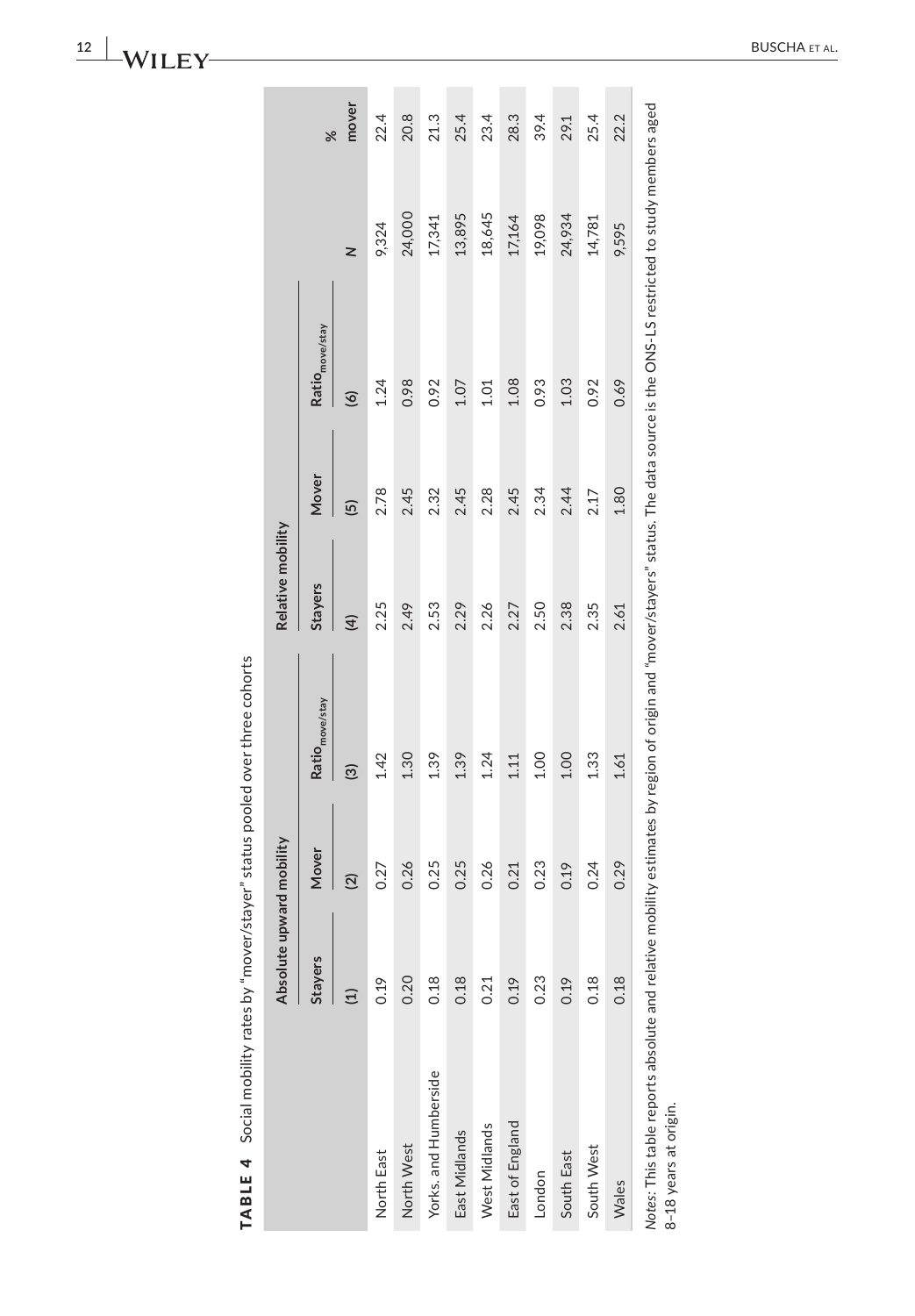#### TABLE 5 Social mobility rates by type of transition

|                                                    |             |          |          | Cohort |
|----------------------------------------------------|-------------|----------|----------|--------|
|                                                    | All cohorts | Cohort 1 | Cohort 2 | 3      |
| (a) Absolute upward mobility rate                  |             |          |          |        |
| All who begin in North or Wales                    | 0.21        | 0.18     | 0.21     | 0.23   |
| <b>Stayers</b>                                     | 0.19        | 0.16     | 0.20     | 0.22   |
| Moved to different region in the North<br>or Wales | 0.25        | 0.23     | 0.25     | 0.27   |
| Moved to London                                    | 0.27        | 0.28     | 0.31     | 0.22   |
| Moved elsewhere out of the North or<br>Wales       | 0.27        | 0.27     | 0.27     | 0.27   |
| (b) Relative mobility - odds ratios                |             |          |          |        |
| All who begin in North or Wales                    | 2.86        | 3.17     | 2.50     | 2.69   |
| <b>Stayers</b>                                     | 2.50        | 2.67     | 2.23     | 2.36   |
| Moved to different region in the North<br>or Wales | 2.47        | 2.92     | 2.05     | 2.25   |
| Moved to London                                    | 2.05        | 2.48     | 1.37     | 2.45   |
| Moved elsewhere out of the North or<br>Wales       | 2.20        | 2.33     | 1.91     | 2.03   |

*Notes:* Data source is the ONS-LS restricted to study members aged 8 to 18 years at origin, whose origin region is in North East, North West, Yorkshire, and Humberside or Wales.

However, despite this regional convergence, the increase in absolute mobility between the first two cohorts petered out for the most recent cohort (born 1973–1983), with the majority of regions experiencing nugatory increases in absolute mobility. More striking, however, are the findings for relative mobility. Compared to the second (1963–1973) cohort, relative mobility decreased slightly across the regions of Northern England, and in Wales, for the 1973–1983 cohort, whereas London, the South West, and the South East experienced no further change in relative mobility. This stalling in relative mobility in the most recent cohort aligns with other studies which have documented the fall in living standards and widening economic inequality facing people entering the labor market in the first decades of the 21st century. This period saw a boom in the "gig economy," with labor contracts increasingly characterized by a lack of autonomy, employment rights, job security, set against a backdrop of declining union membership and increased globalization. Many in this cohort also reached occupational maturity around the time of the 2008 economic crash and therefore experienced a decline in employment prospects, real wages, and home ownership.

This pronounced sub-national heterogeneity in social mobility has motivated a number of regional regeneration policies in Britain, the most recent incarnation being the "leveling up" agenda of the current Conservative Government. What this slogan means in policy terms remains unclear but the over-arching objective is to refocus resources from London and the South East to post-industrial areas in Wales, the Midlands, and the North of England. While these archetypal divides receive, to some degree, justified attention in policy-making and political debate, recent evidence has highlighted the importance of a more localized lens for understanding how geography affects opportunity (Chetty et al., 2014). Our analysis supports this more fine-grained spatial focus; we find substantial heterogeneity in social mobility *within* the broad regions. Indeed, all regions in England and Wales contain districts in the top and bottom 20th percentile of social mobility nationally.

A natural question that arises from this observed geographical patterning is whether internal migration between regions is associated with differences in intergenerational social mobility. We find that people who move from their region of origin had higher rates of social mobility compared to "stayers" and that movers to London had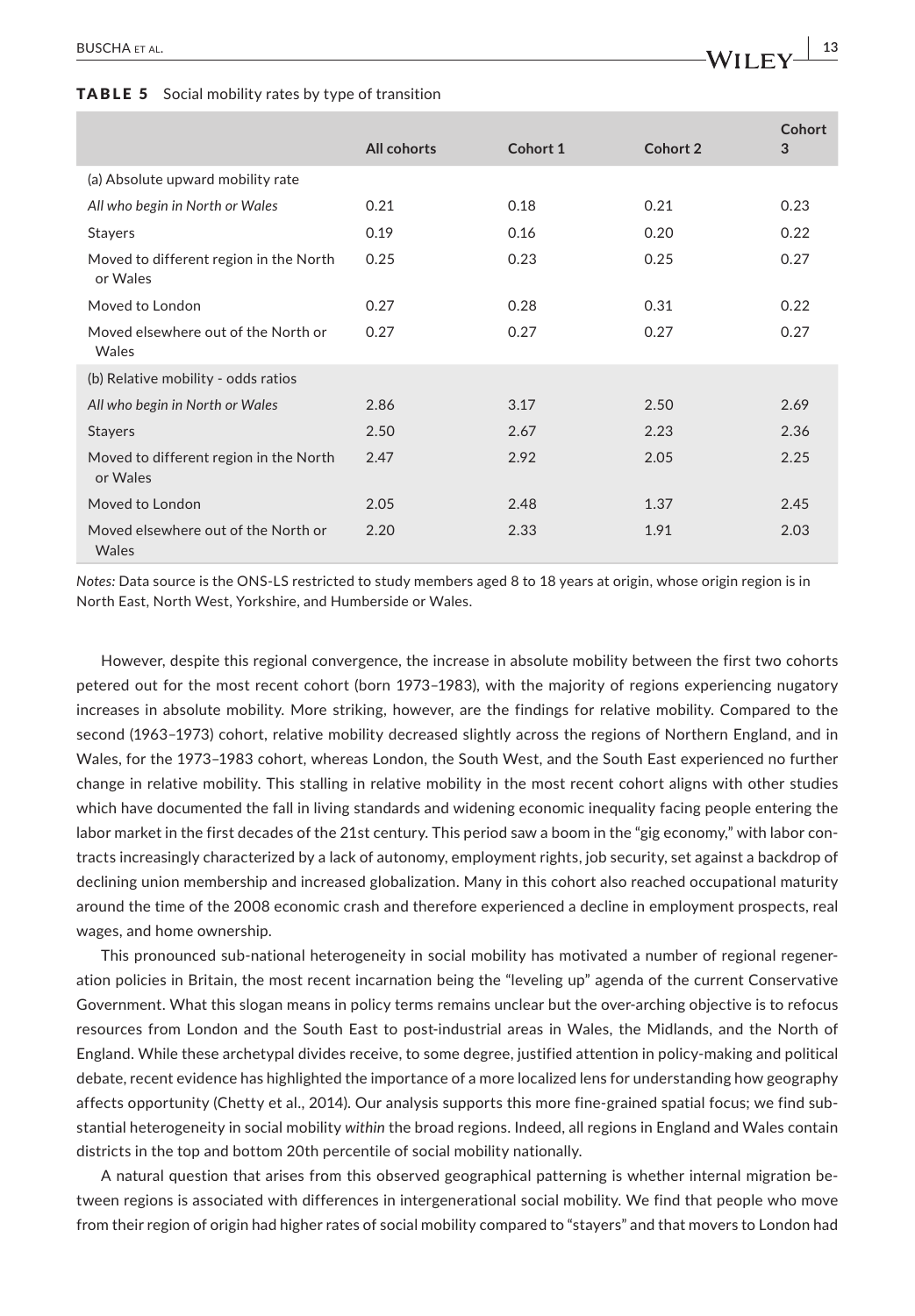notably higher chances of upward mobility, although this was limited to the first two cohorts. Thus, our findings align with contemporary accounts of London conferring a social mobility premium on its emigrants. However, as Champion and Gordon (2019) also found using the LS, this has not been the case consistently over time. Indeed, for the most recent cohort in our analysis, the probability of upward mobility was highest for those who moved between regions in the North and Wales. This shifting pattern may reflect recent efforts to regenerate Britain's "second-order cities" outside of London, through expansion of public administration and financial services in the 1990s and 2000s and the opportunities for upward mobility this conferred (Champion et al., 2014; Champion & Townsend, 2011).

As noted at the outset, an important caveat on the interpretation of our findings is the extent to which any of the associations we report reflect causal effects of migration. The mobility estimates we present likely comprise a mix of selection and causal effects in unknown quantities and we have not attempted to identify their distinct components in our analyses. The decision to migrate, especially over long distances, is a function of complex push- and pull-factors that are subject to substantial and heterogeneous economic constraints. In particular, the freedom to move between regions is itself conditioned by the economic resources available to individuals and households. In this case, attaching a causal interpretation to our estimates would likely overstate the impact of internal migration on social mobility. Nevertheless, while it is beyond the scope of this study to draw causal inferences of this nature, we consider that establishing as a descriptive fact that internal migration between regions is associated with different patterns and trends in intergenerational social mobility is an important contribution in its own right.

Much of the debate around social mobility has focused on national trends and international comparisons: is Britain becoming fairer over time, or is social mobility grinding to a halt? How socially mobile is Britain compared with similar countries? Our research demonstrates that attention must also be focused on more localized disparities because variation in social mobility is greater within than it is between regions and cohorts. While our analysis shows that "movers" tended to have higher levels of social mobility, the other side of the coin is the lower prospects of the people who remain in their region of origin. Facilitating spatial mobility of those who are able and willing to move does not solve the problem of "left-behind" towns and cities for those who continue to live in them. These ideas resonate with the idea of "upgrading the class structure" (Bukodi & Goldthorpe, 2018): not only expanding the set of available jobs in the salariat classes, but also improving the working conditions—autonomy, employment rights, and security—of occupations across the class structure, and indeed according to our findings, across the spatial dimension.

#### **ACKNOWLEDGMENTS**

We are grateful to two anonymous reviewers for their helpful and constructive comments, and to the ESRC for funding for this project under grant ES/R00627X/1. The permission of the Office for National Statistics to use the Longitudinal Study is gratefully acknowledged, as is the help provided by staff of the Centre for Longitudinal Study Information & User Support (CeLSIUS). CeLSIUS is funded by the ESRC under project ES/V003488/1. The authors alone are responsible for the interpretation of the data. This work contains statistical data from ONS which is Crown Copyright. The use of the ONS statistical data in this work does not imply the endorsement of the ONS in relation to the interpretation or analysis of the statistical data. This work uses research datasets that may not exactly reproduce National Statistics aggregates.

#### **CONFLICT OF INTEREST**

There is no conflict of interest from any of the authors.

#### **DATA AVAILABILITY STATEMENT**

The data that support the findings of this study are available from the Office for National Statistics (ONS). Restrictions apply to the availability of these data, which were used under license for this study. Data, including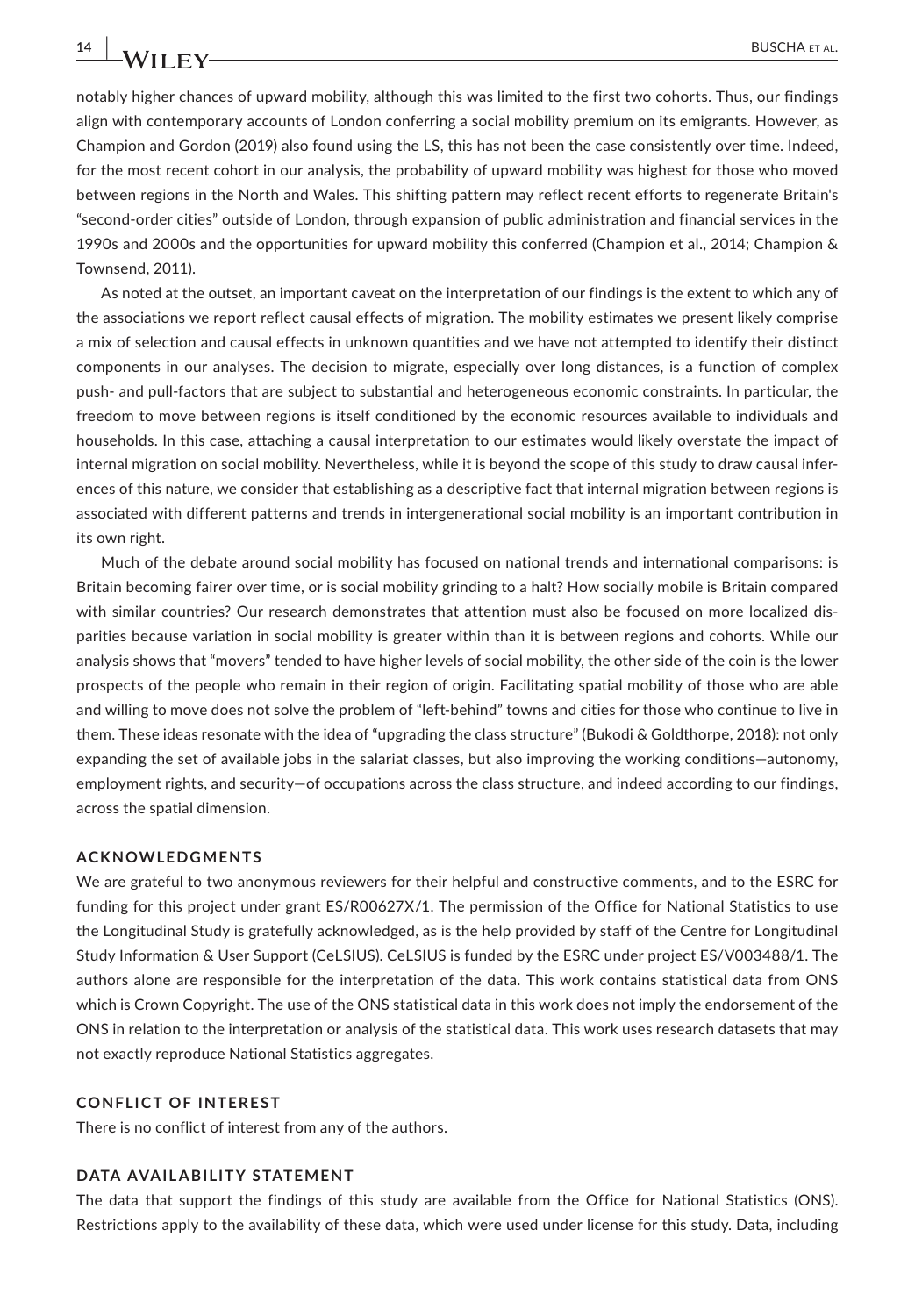**|** BUSCHA et al. **15**

code files, are available with the permission of the ONS from the Celsius support team ([celsius@ucl.ac.uk\)](mailto:celsius@ucl.ac.uk). ONS research accreditation and project approval are required in all circumstances.

#### **ORCID**

*Franz Buscha* <https://orcid.org/0000-0001-7681-7664>

## **ENDNOTES**

- $1$  Strictly speaking, we use a "quasi-dominance approach" because the dominance approach requires further gradation by number of working hours and this information is not recorded in the census.
- $2$  We also explore outcomes 30 years later (respondents aged 38-48) to ensure that our results are robust to the final social position of individuals. Our results are stable to varying the destination age.
- $3$  We have explored several alternative approaches, including using Linear Probability Models and using average marginal effects from logit models rather than odds ratios, which do not alter our conclusions.
- <sup>4</sup> In analyses based on a 5-point NS-SEC classification, we note that the corresponding total mobility figures are essentially static over time (0.69 for cohort 1, 0.71 for cohort 2, and 0.69 for cohort 3).
- <sup>5</sup> The underlying frequencies for Figure 1 are reported in Online Appendix Table S1.
- $^6$  A map of London only Local Authority Districts is presented Online Appendix Figure A1.
- $<sup>7</sup>$  In further analyses (not shown), we find little evidence for differences in these spatial mobility patterns by sex and a</sup> reduction in mobility rates over time.
- We define stayers as individuals who remained in the same region in consecutive censuses while movers are defined as those who moved out of their origin region in one of the two follow-up censuses. Different mover patterns exist but the majority end their destination in another region 20 years later. Circa 14% of all movers return to their origin region. A sub-analysis of mover groups shows that all groups are significantly more likely (two to three times) to have degree qualifications.

## **REFERENCES**

- Bell, B., Blundell, J., & Machin, S. (2019). *Where is the Land of Hope and Glory? The Geography of Intergenerational Mobility in England and Wales*. CEP Discussion Paper No 1591.
- Blanden, J., Goodman, A., Gregg, P., & Machin, S. (2004). Changes in intergenerational mobility in Britain. In M. Corak (Ed.), *Generational income mobility in North America and Europe* (pp. 122–146). Cambridge University Press.
- Breen, R., & Müller, W. (2020). *Education and intergenerational social mobility in Europe and the United States*. Stanford University Press.
- Bukodi, E., & Goldthorpe, J. H. (2018). *Social mobility and education in Britain: Research, politics and policy*. Cambridge University Press.
- Bukodi, E., Goldthorpe, J. H., Waller, L., & Kuha, J. (2015). The mobility problem in Britain: New findings from the analysis of birth cohort data. *British Journal of Sociology*, *66*(1), 93–117.
- Buscha, F., & Sturgis, P. (2018). Declining social mobility? Evidence from five linked censuses in England and Wales 1971– 2011. *British Journal of Sociology*, *69*(1), 154–182.
- Champion, T., Coombes, M., & Gordon, I. (2014). How far do England's second-order cities emulate London as humancapital 'escalators'? *Population, Space and Place*, *20*(5), 421–433.
- Champion, T., & Gordon, I. (2019). Linking spatial and social mobility: Is London's "escalator" as strong as it was? *Population, Space and Place*, e2306.
- Champion, T., & Townsend, A. (2011). The fluctuating record of economic regeneration in England's second-order cityregions, 1984–2007. *Urban Studies*, *48*(8), 1539–1562.
- Chetty, R., & Hendren, N. (2018). The impacts of neighborhoods on intergenerational mobility I: Childhood exposure effects. *The Quarterly Journal of Economics*, *133*(3), 1107–1162.
- Chetty, R., Hendren, N., Kline, P., & Saez, E. (2014). Where is the land of opportunity? The geography of intergenerational mobility in the United States. *Quarterly Journal of Economics*, *129*(4), 1553–1623.
- Corak, M. (2019). The Canadian geography of intergenerational income mobility. *The Economic Journal*, *130*, 2134–2174.

Deutscher, N., & Mazumder, B. (2020). Intergenerational mobility across Australia and the stability of regional estimates. *Labour Economics*, *66*, 101861.

Erikson, R. (1984). Social class of men, women and families. *Sociology*, *18*(4), 500–514.

Erikson, R., & Goldthorpe, J. H. (1992). *The constant flux: A study of class mobility in industrial societies*. Clarendon Press.